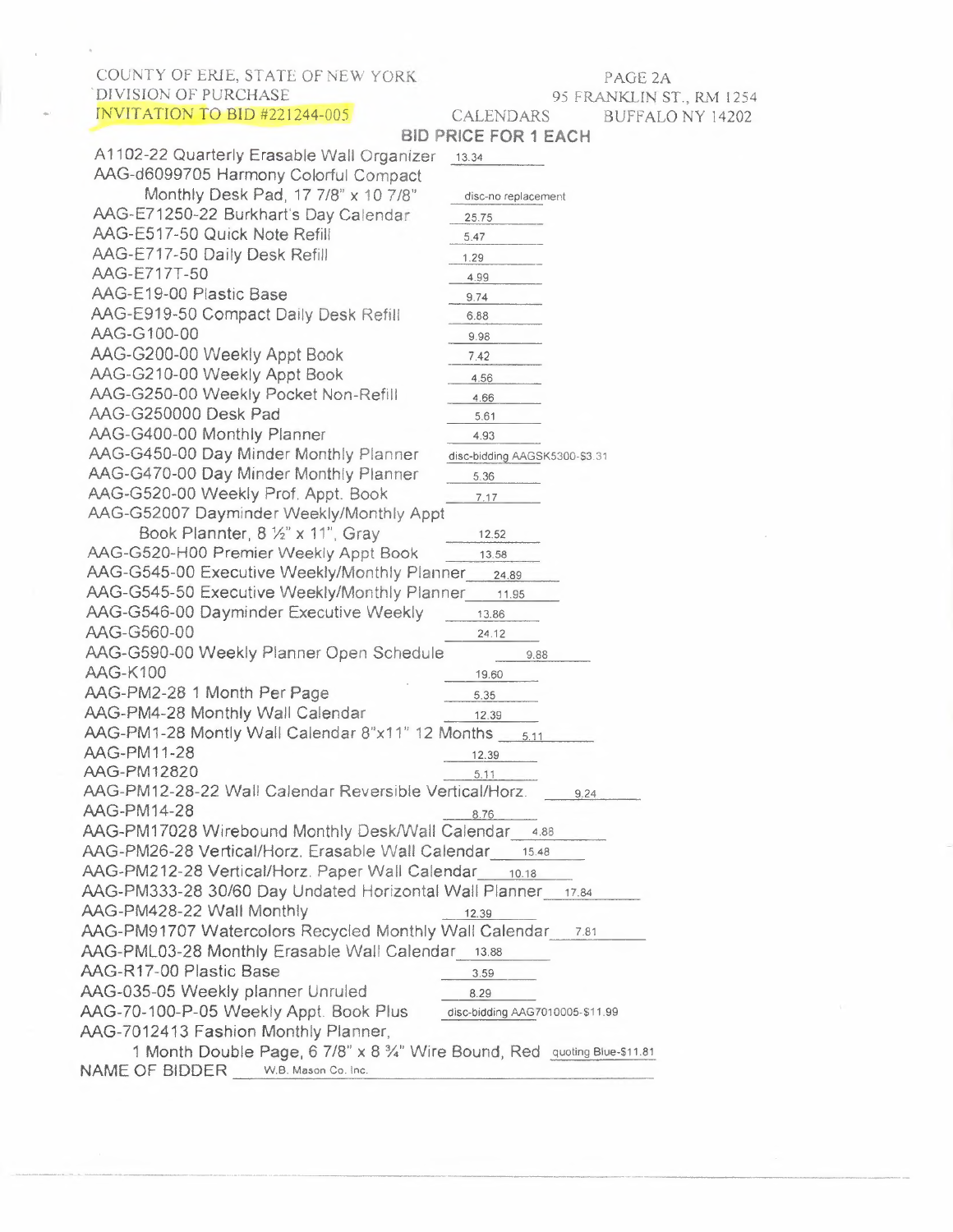COUNTY OF ERIE, STATE OF NEW YORK DIVISION OF PURCHASE

PAGE 2B 95 FRANKLIN ST., RM 1254 CALENDARS BUFFALO NY 14202

### **BID PRICE FOR <sup>1</sup> EACH** INVITATION TO BID #221244-005 AAG-70-260-05 Monthly Planner, 15 Month 87/8" x 11", Unruled Blocks, Black AAG-70-260G05 AAG-70-290-05 11.33 12.91 17.36 AAG-70620605 Plan, Write, Remember Monthly Planner & Notebook 9 1/4" x 11" disc-bidding AAG70620905-\$9.12 AAG-70-865P-05 Weekly Appt. Book Plus disc-bidding AAG7086505-\$13.07 AAG-70-950-05 Weekly Appt. Book/Planner 13 Months, Black 8  $\frac{\cancel{100}}{4}$  x 10 7/8" Black 16.68<br>0-950V-05 AAG-70-950V-05 AAG-70-1111-05 Weekly Mo Small Pocket Diary 10.67 AAG-70-EPO1-05-22 Planner Week!y 25.96 AAG-70-EP04-05 Action Planner Daily Appt. Book 21.50 AAG-76-01-05 Quick Notes 22.73 AAG-76-02-05 Quick Notes Weekly/Monthly Appointment Book  $4\frac{7}{8}$  x  $8$ " Black 12.95

AAG-76-04-05 16.88 AAG-76-06-05 Quick Notes Monthly Planner 17.67 AAG-76-08-05 Quick Notes Monthly Planner 67/8" **x**8%", Black <sup>1407</sup>

| AAG-70-00-00 QUICK NOTES MOTHLIV PIBLINER                                |                                 |  |  |
|--------------------------------------------------------------------------|---------------------------------|--|--|
| 6 7/8" x 8 <sup>3</sup> / <sub>4</sub> ", Black                          | 14.07                           |  |  |
| AAG-865P-05 Weekly Appt. Book                                            | disc-bidding AAG7086505-\$13.07 |  |  |
| AAG-897-01                                                               | 9.94                            |  |  |
| AAG-AW-4010-28 Wallmates Dry Erase Open disc-bidding AAGAW402028-\$7.26  |                                 |  |  |
| AAG-AW-5020-28 Wallmates Dry Erase Open disc-bidding AAGAW503028-\$10.62 |                                 |  |  |
| HOD1506 Recycled Two-Color Monthly Desk Pad Calendar 4.18                |                                 |  |  |
| K1-50 Today is Refill                                                    | 12.44                           |  |  |
| <b>PMLM03-28</b>                                                         | 13.88                           |  |  |
| SD374-22 Daily Bus. Diary                                                | 41.24                           |  |  |
| SD376-22 Daily Diary                                                     | 43.32                           |  |  |
| SD385-22 Daily Diary                                                     | 12.09                           |  |  |
| SD387-22 Standard Diary Daily Reminder                                   | 13.01                           |  |  |
| SD389-22 Daily Diary                                                     | 10.78                           |  |  |
| SK16-22 Monthly Desk/Wall Calendar                                       | 4.72                            |  |  |
| SK22-00 Blot Set                                                         | 14.79                           |  |  |
| SK22-50 Blot Set Refill                                                  | 7.12                            |  |  |
| SK24-00 Desk Blotter 17 x 22                                             | 3.11                            |  |  |
| SK25-22                                                                  | 7.96                            |  |  |
| SK30-00 Desk Blotter 19 x 24                                             | 13.72                           |  |  |
| SK44-00 Daily Appt Book                                                  | 10.80                           |  |  |
| SK48-00                                                                  | 4.41                            |  |  |
| SK200-22 Monthly Planner                                                 | 6.06                            |  |  |
| SK700-22                                                                 | 6.31                            |  |  |
| SK-800 Desk Wall Calendar                                                | 6.34                            |  |  |
| SO200-22                                                                 | 7.58                            |  |  |
| SW-700X0021 Flip a Week                                                  | 12.91                           |  |  |
| SW-705X50 Flip a Week                                                    | 6.54                            |  |  |
| NAME OF BIDDER<br>W.B. Mason Co. Inc.                                    |                                 |  |  |
|                                                                          |                                 |  |  |